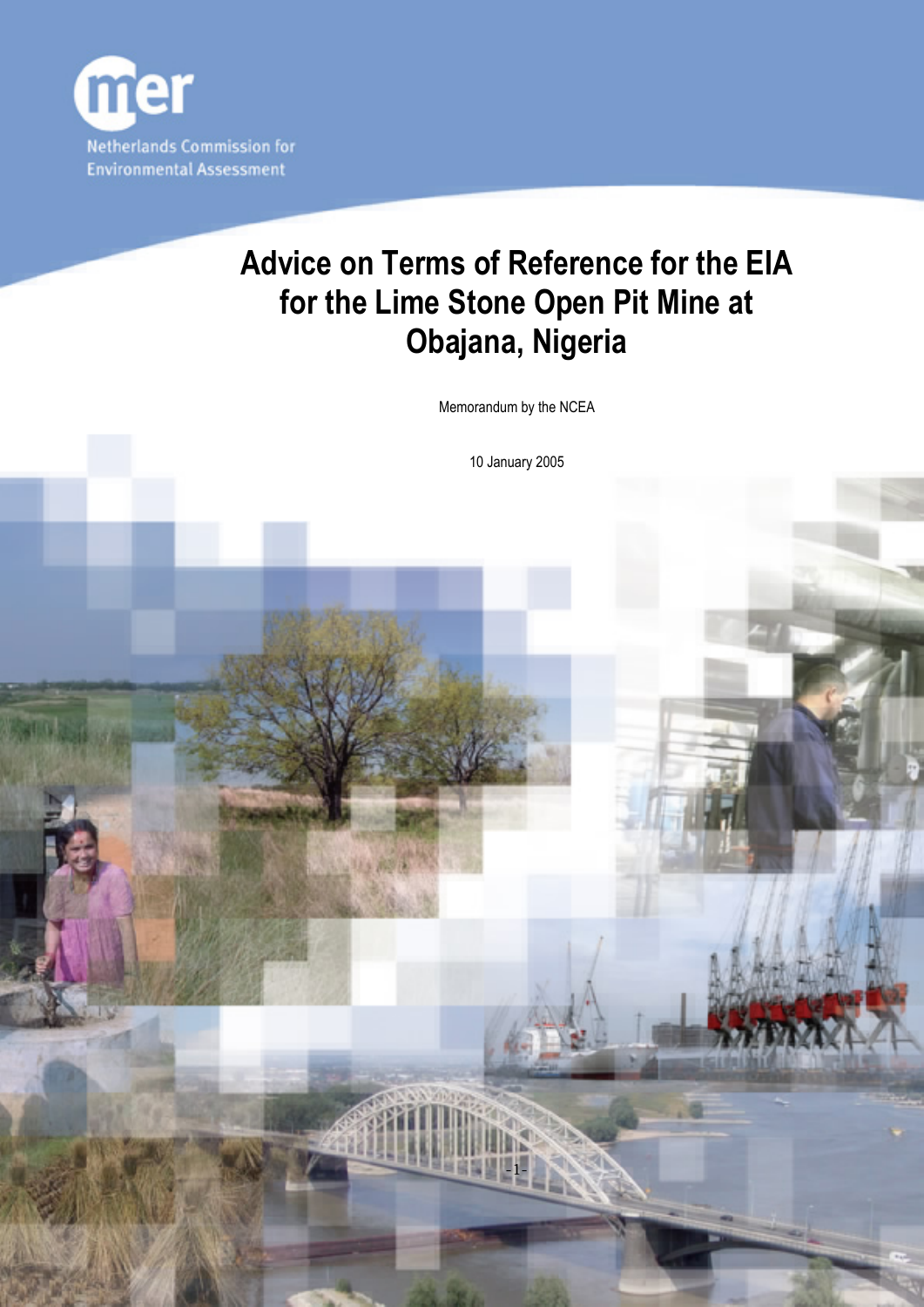#### Advice of the Secretariat

| To<br>Attn | <b>FMO</b><br>Hans Stefan Michelberger                                                                                |
|------------|-----------------------------------------------------------------------------------------------------------------------|
| From       | Mr. A.J. Kolhoff (Technical Secretary - Netherlands<br>Commission for Environmental Impact Assessment)                |
| Date       | 10 January 2005                                                                                                       |
| Subject    | Advice on Terms of Reference for the EIA for the Lime<br>Stone Open Pit Mine at Obajana, Nigeria (10 January<br>2005) |
|            | By: Secretariat of the Netherlands Commission for EIA                                                                 |
|            | Advice 2005-001                                                                                                       |
|            |                                                                                                                       |

#### 1. Introduction

At the request of FMO-finance, the Netherlands Commission for EIA (NCEIA) has reviewed four EIA reports for four components of one large scale project: The Obajana cement complex in Nigeria, planning to produce 5 million tons of cement per year. The Commission has submitted one advisory review on these four report dd. 15 July 2004.

In December 2004 FMO-finance requested the NCEIA to draft an advice on Terms of Reference for the EIA report for an open pit lime stone quarry. Resulting in this advice of the secretariat of the NCEIA.

This quarry will produce lime stone that will form the resource for the cement production. The other components consist of the construction of a cement factory, the construction of a dam in a river to secure regular supply of water for the factory and the construction of a gas pipeline to fuel the furnaces of the cement factory.

#### 2. Contents of the EIA report

The EIA report will contain the following sections which are in line with the requirements for a category "A" EIA report under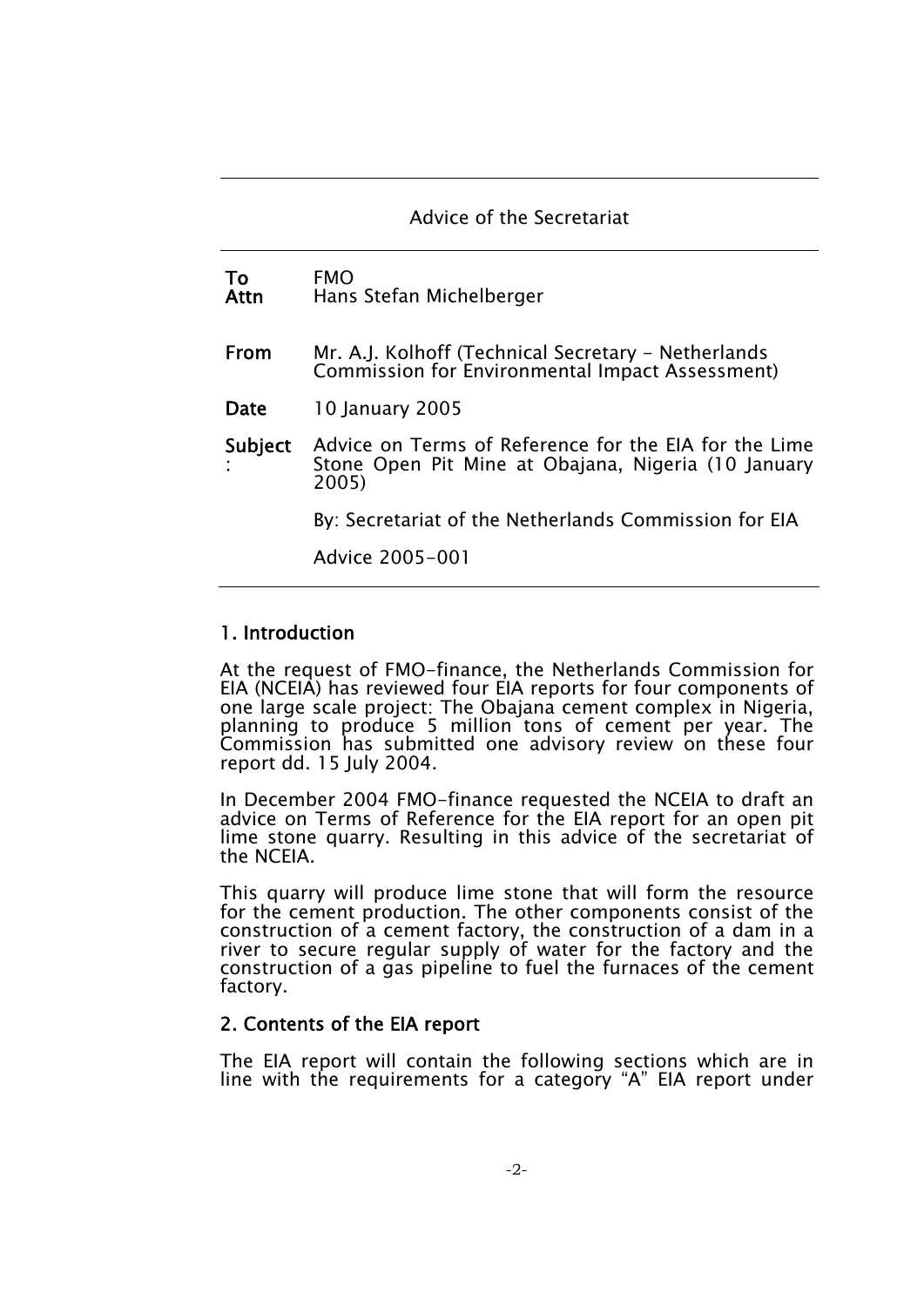World Bank Guidelines for Environmental Assessment (operational Policy 4.01-January 1999)<sup>1</sup>:

- 1. An executive summary,
- 2. The policy and administrative framework
- 3. The project description
- 4. The environmental baseline study
- 5. The potential environmental impacts
- 6. The analysis of the alternatives
- 7. The monitoring and decommissioning, water management plan, waste management plan guidelines. Guidelines for an environmental management plan.
- 8. The references

#### 2. Policy, legal and administrative framework.

The Nigerian mining environmental regulations should be listed. When specific environmental standards are not or not yet available, World Bank standards and guidelines as specified in the World Bank Environment Health and Safety Guidelines 1995 and the World Bank Pollution Prevention and Abatement Handbook 1998 should be adopted.

In addition from an international environment perspective the international agreements<sup>2</sup> of which Nigeria is a party should be listed.

## 3. Project description

It comprises:

-

<sup>&</sup>lt;sup>1</sup> Environnemental Management plan excluded

 $<sup>2</sup>$  as possibly e.g. Rio Declaration, 1992, International Tropical Timber Agreement 1994,</sup> UN Convention to Combat Desertification, Kyoto, ….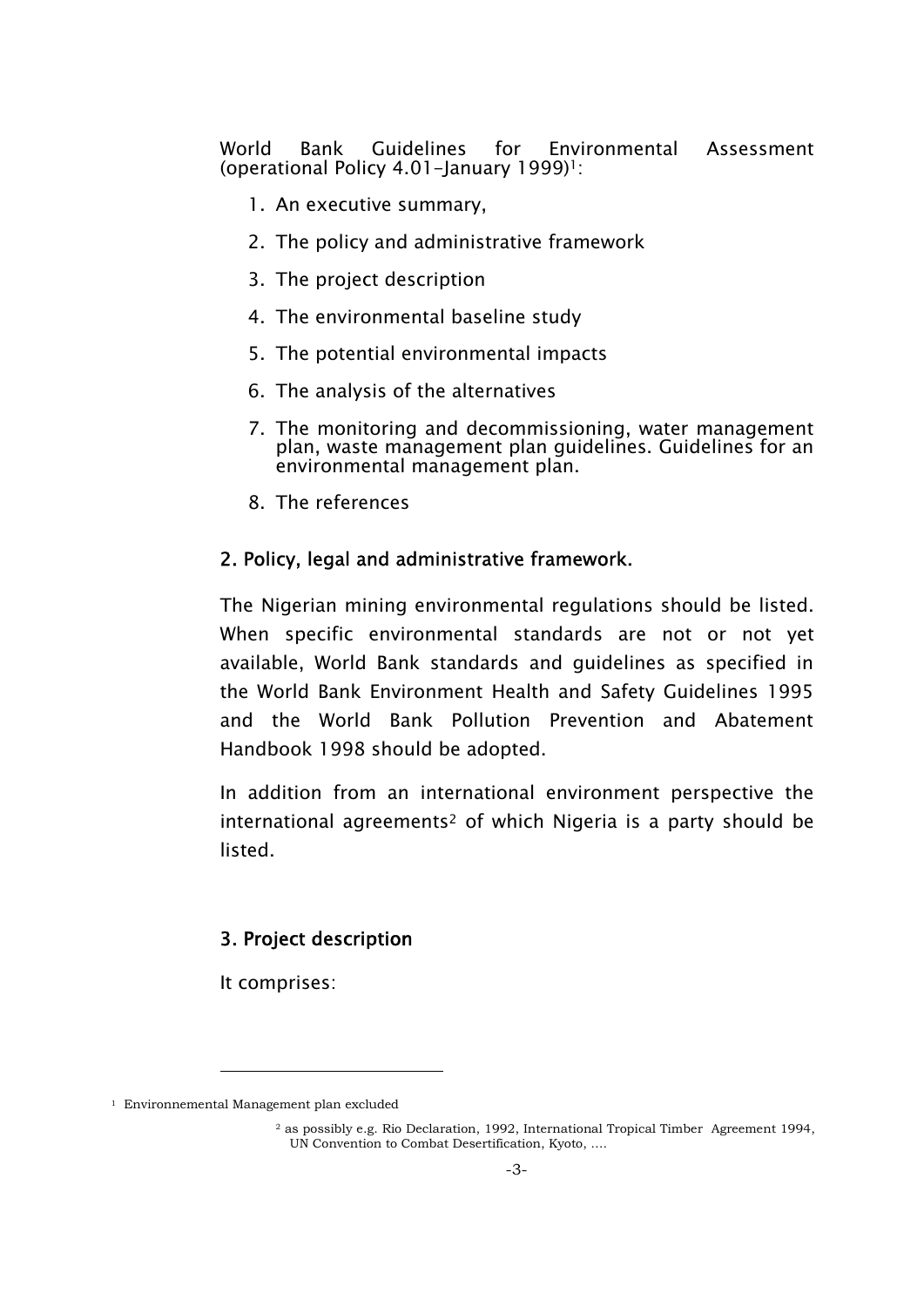- $\triangleright$  The historical background of the project and of the exploration activities.
- $\triangleright$  The project location on a geographical map at a scale equal or larger than 1/40,000 including the villages, the rivers, the other main project components as the plant, the roads, the dam, the elevation lines. A graphical scale should be attached.
- $\triangleright$  The infrastructure and site access.
- $\triangleright$  The mine development, including at least five stages: initial stage, after five years, after ten years, after 15 years and the final stage before the decommissioning. For each stage will be presented at an appropriate scale and size (at least A3 format) a plan view and at least two relevant cross sections (perpendicularly positioned). The working levels and the corresponding groundwater levels will be indicated, the access trails and corresponding gradients as well. Besides the open pit, also the different mine components should be indicated: waste rock dump, marble stock piles, other material stock pile, Mimi River and tributaries diversion schemes, crusher, workshops, fuel storage, explosives store, mine infrastructure.
- $\triangleright$  The groundwater system, the reuse of the abstracted groundwater.
- $\triangleright$  For the waste rock dump will be indicated: the bulk volume at different stages, the slopes, the berms, the inter-berm-slope angles, the re-vegetation process, the storm-water drains location, the sedimentation ponds before the run-off will be discharged to the river and the actions taken to avoid erosion phenomena.
- $\triangleright$  The top soil heaps.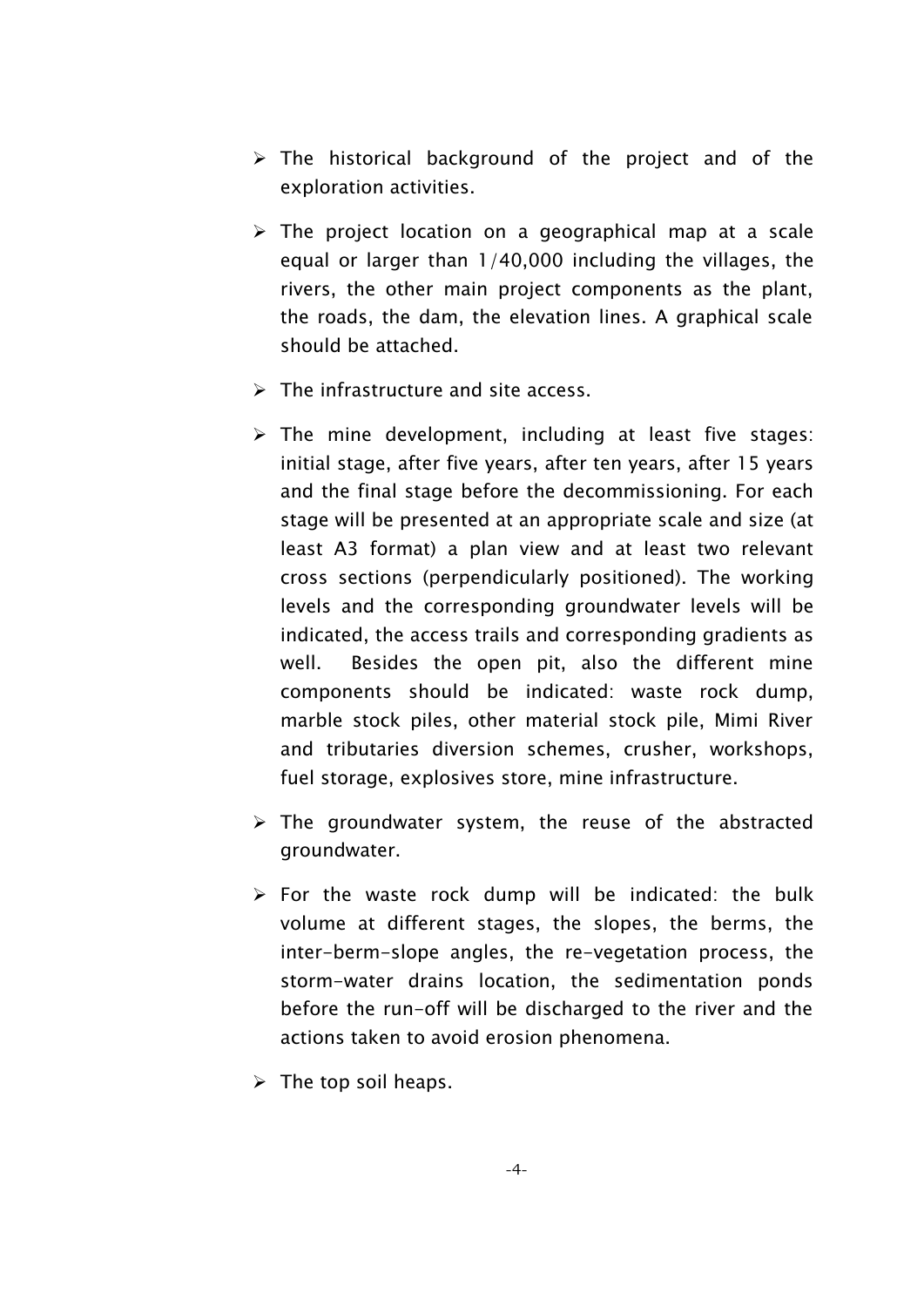- $\triangleright$  The river and creeks diversion schemes with the related earth works and selected earth dump sites.
- $\triangleright$  The mine workshops, store, crusher, fuel oil storage, power supply, communication system.

### 4. Environmental and socio-economic baseline study

It includes:

- $\triangleright$  The climate (mainly from the Lokoja Station and already part of the existing EIA report).
- $\triangleright$  The air quality (probably because the Obajana area remoteness and until recently the absence of infrastructure and industry there are no air quality data, subsequently it will be limited to field observations and awareness of grassland fires, burn agriculture, charcoal burning consequences).
- $\triangleright$  The landscape and topography.
- $\triangleright$  The geology including the structural features (faults, folds, strikes), a geological map and geological cross sections ( with a vertical scale ten times larger than the horizontal scale).
- $\triangleright$  The hydro-geology. In order to determine weather lowering of the groundwater table might be an issue. Consequently additional field investigations are required in order to determine the groundwater conditions. These include the implementation, inside the marble body, of observation wells, at least 10 at a depth corresponding to the bottom of the marble body or 50m. They also include three pumping tests at three different locations, selected in such a way that they are representative of the entire marble body to be mined. Besides the previously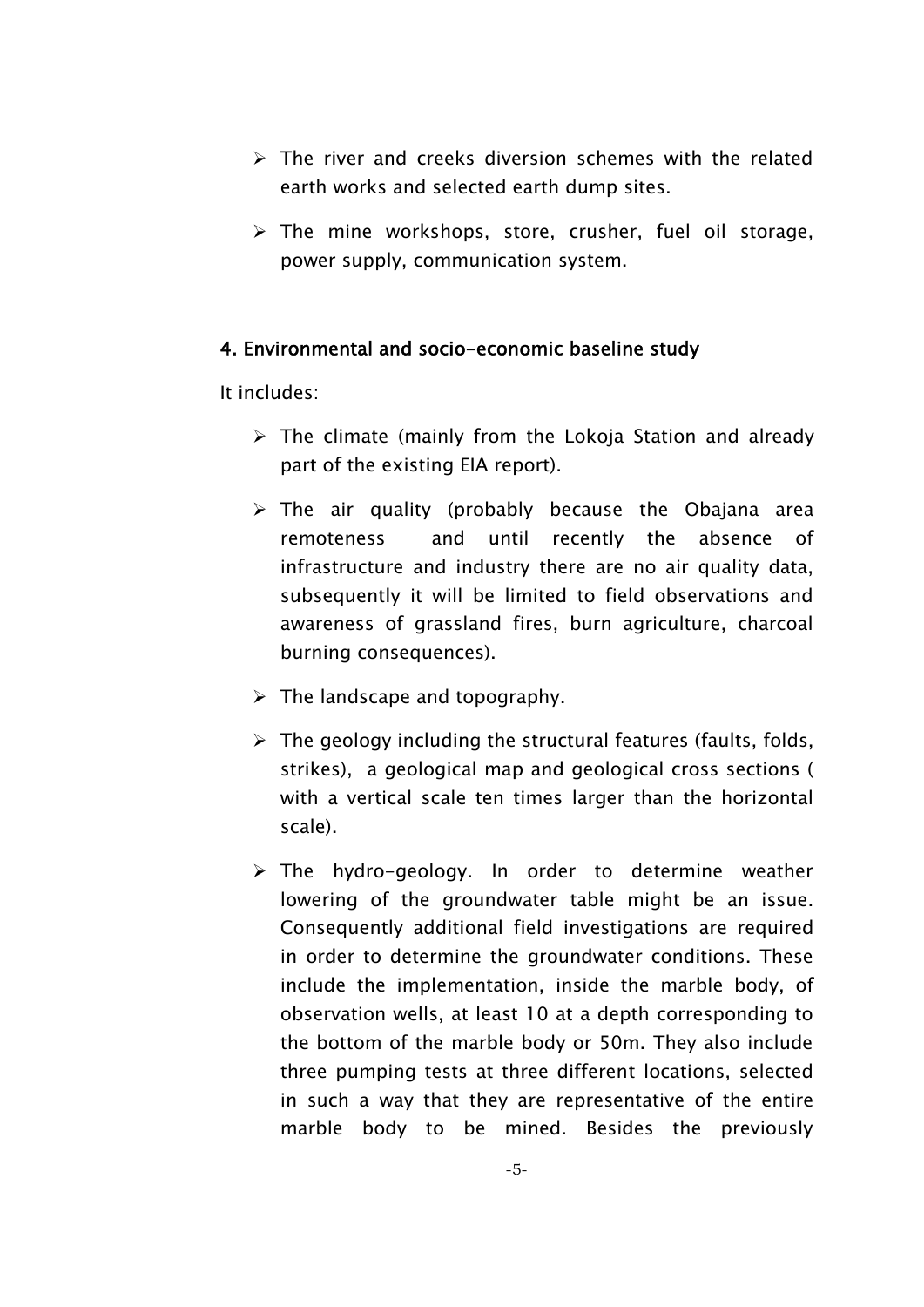mentioned 10 observation wells, three specific wells for pumping tests with an adapted diameter to pump at least 50m<sup>3</sup>/h and nine specific observation wells (for each pumping well three observation wells) should be implemented. In addition to the standard short pumping test (a few hours duration) for each of the three wells a long duration test should be performed (14 days). The observation and pumping wells location should be based on the results of the existing geophysical investigation and on the field and aerial photography's observation. The deliverables will be a groundwater contour map at a scale of 1/10,000 and the hydrodynamic parameters (hydraulic conductivity and storage coefficients). Groundwater samples will be taken and analysed. In addition to the chemical parameters as usually determined (see existing EIA report, chapter four page 26) will be determined the arsenic content will be determined.

- $\triangleright$  Soils classification and chemical analysis.
- $\triangleright$  Surface water, water quality and hydrography.
- $\triangleright$  Terrestrial flora at the site.
- $\triangleright$  Terrestrial fauna at the site.
- $\triangleright$  Aquatic flora and fauna at the site.
- $\triangleright$  Noise and vibration. Probably there is no historical noise data for the mine site. One may assume the highest noise levels generated are associated with thunderstorms, wind and rain. The noise level should be estimated on the  $\mathsf{L}\mathsf{490T}$ index.
- $\triangleright$  Land use and land capability by sedentary and migratory (groups of) people.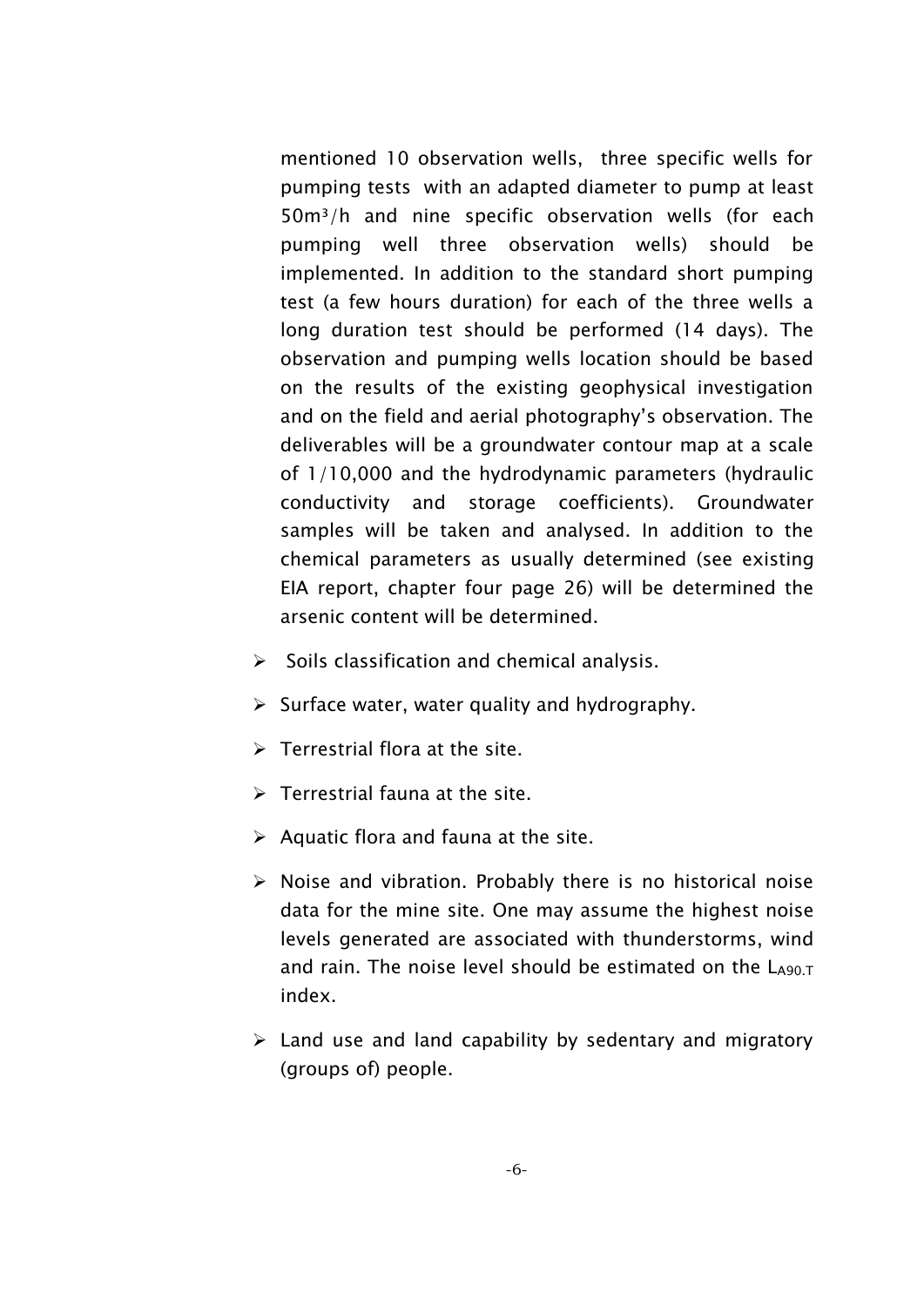## 5. The potential environmental impact.

The identification and assessment of the environmental impacts the following should be undertaken:

- $\triangleright$  Review of Mine design studies
- $\triangleright$  Interviews with the Obajana mine management and operators
- $\triangleright$  Site visit to inspect mine area
- $\triangleright$  A review of the environmental data in the project area.

In the already performed and to upgrade EIA study, an environmental impact matrix (EIM) has been constructed. This matrix will be revised and upgraded. The matrix will be divided into the following 11 sections based on the major mine components as outlined in section 3.

- $\triangleright$  Open pit
- $\triangleright$  River diversion scheme
- $\triangleright$  Tributaries diversion scheme
- $\triangleright$  Groundwater lowering
- $\triangleright$  Waste rock dumps
- $\triangleright$  Marble stockpiles
- $\triangleright$  Other material stockpiles
- $\triangleright$  Top soil stockpile
- $\triangleright$  Crusher
- $\triangleright$  Mine workshops, fuel oil storage facilities, at this stage the storage of the explosives at the plant site should be considered and compared with the proposed storing close to the quarry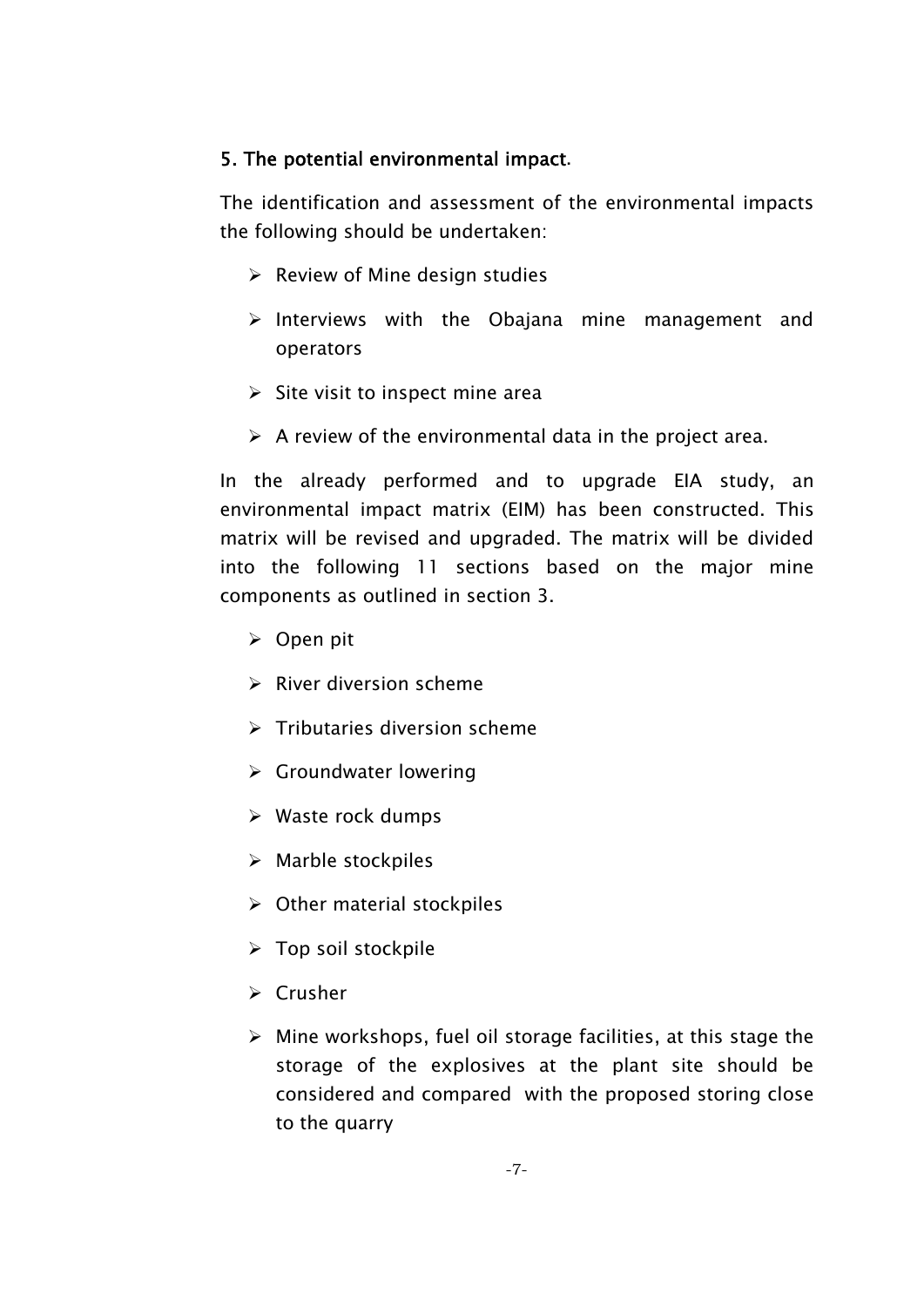$\triangleright$  Infrastructure and communications

Each section in the EIM is then evaluated in relation to the data included in the baseline study in order to identify and evaluate potential environmental impacts. The baseline study addressed the following bio-physical topics.

- $\triangleright$  Climate
- $\triangleright$  Air quality
- $\triangleright$  Topography
- $\triangleright$  Geology
- $\triangleright$  Hydrogeology
- $\triangleright$  Hydrology
- $\triangleright$  Terrestrial fauna and flora
- $\triangleright$  Aquatic fauna and flora
- $\triangleright$  Land use
- $\triangleright$  Noise and vibration
- $\triangleright$  Infrastructure and communication.

The impact on the environment of each mine component will then be assessed over the 3 stages of mine life (construction, operation and closure) and in the event of an accidental release to the environment. Impacts have to be quantified as a deviation from observed baseline conditions.

The following criteria will be used to characterise the project impacts and introduced in the EIM:

- $\triangleright$  Overall negative or positive impact
- $\triangleright$  Probability estimation of the impact occurrence
- $\triangleright$  Instant or cumulative nature of the impact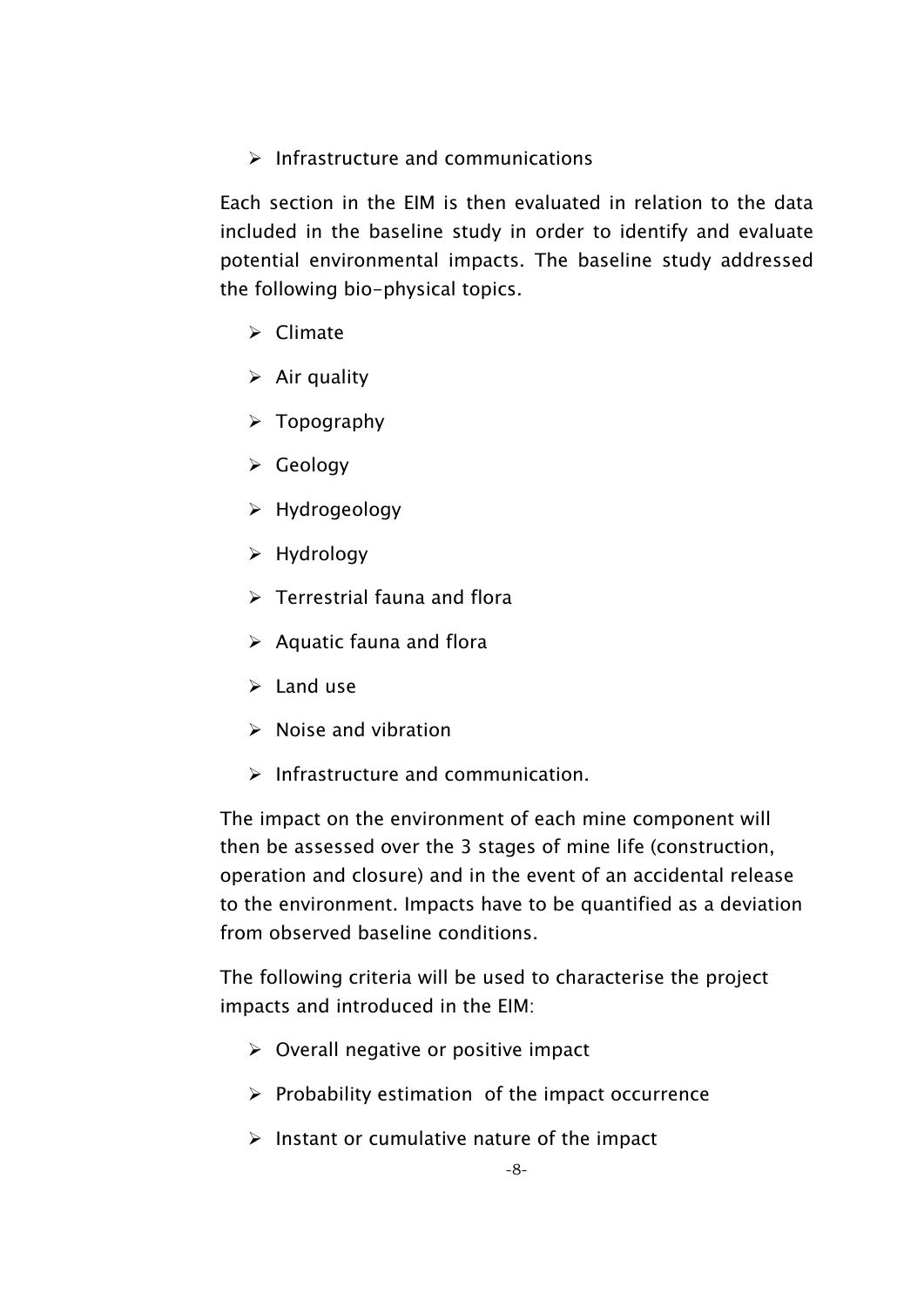- $\triangleright$  Scale of impact: local, regional, national
- $\triangleright$  Significance of impact : deviation from baseline condition
- $\triangleright$  Duration of the impact.

In this section the eventual mitigation measures will be recommended. When proceeding to the EIM construction one will outline to be aware to take into consideration the impact of the dust on the flora and fauna, the impacts on the surface water quality which could arise from the erosion of the waste rock dumps, fuel or oil spills, sediment loads in the river the impact of the diversion of the river on the flow regime changing from a relatively meandering stream to a straight man-made channel, the mine de-watering consequences on the groundwater regime and quality (by oxidation of minerals in and around the deposits), the impact of the seepage from the stockpiles and dumps on the groundwater, noise and vibration impacts on the settlements, impact from the crusher and rock-waste dump on the employees health and settlements.

## 6. The monitoring and decommissioning, water management plan, waste management plan guidelines. Guidelines for an environmental management plan.

This section will take into consideration the impacts and the mitigation measures outlined in the previous section (section 5).

The section also includes the monitoring to propose and the decommissioning and closure plans. A plan view and at least two relevant cross sections (perpendicularly positioned) will be delivered at the same scale as the plan views of section 4, The decommissioning levels will be indicated, the corresponding slopes as well. Besides the open pit, are also indicated the different mine components after decommissioning: waste rock dump, other dumps, Mimi River and tributaries as diverted, and the situation of the other mine infrastructure remains, stockpile remains. Monitoring wells are indicated.